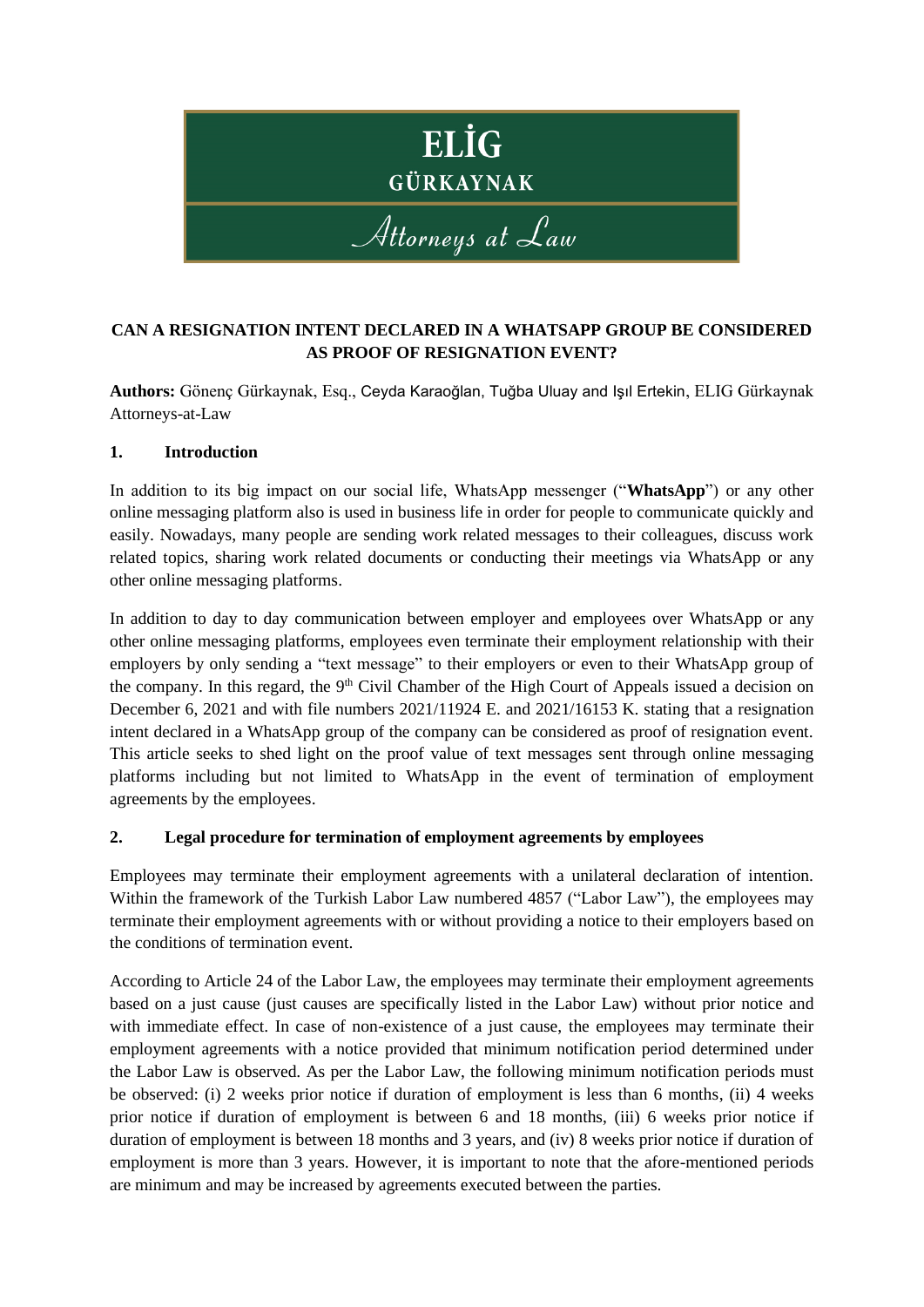It is important to note that there is no formal requirement for the employees' declaration of intent for termination to be legally valid. Even though Article 19 of the Labor Law states that the employers are obliged to terminate the employment agreements with written notice, such requirement is not applicable to employees. Declaration of intention with regards to the termination of the employment agreement can be provided by a written letter to the employer or such intention can be verbally declared. In their declaration, the employees may specifically state that they terminate their employment agreements or they resigned. However, even if the employees imply that they terminate their employment agreements – in other words, not specifically indicate terminating the employment agreement – such implication will still be considered as a legally valid declaration of intention for termination.

In addition to the foregoing, as per Article 109 of the Labor Law, all of the notification under the Labor Law shall be made in written form and in exchange of signature of the recipient. However, in terms of termination of the employment agreement, this is not a condition for validity but only a condition for proof. Therefore, in case where the employment agreement is terminated by an employee, such written form requirement stipulated under Article 109 does not affect the validity of the termination. However, written termination letter is always highly recommended for the employees for the purpose of proof.

# **3. The summary of the decision**

The decision of  $9<sup>th</sup>$  Civil Chamber of the High Court of Appeals dated December 6, 2021, is about a lawsuit filed against the plaintiff's former employer for demanding severance payment, overtime payment and payment in lieu of notice due to unlawful termination of the employment agreement by the former employer.

In the lawsuit filed before the first instance court, the plaintiff claimed that his employment agreement was unlawfully terminated by his former employer and claimed (i) severance payment, (ii) overtime payment and (iii) payment in lieu of notice. In its defense, the defendant rejected all of the claims of the plaintiff and stated that (i) this lawsuit cannot be filed for unspecified claim amount and (ii) the demand for overtime payment is time barred. The first instance court decided that the employment agreement was terminated by the defendant unlawfully.

The defendant filed an objection against the decision of the first instance court, before the regional court of justice. The appeal court rejected the application of the defendant on the grounds that the decision of the first instance court is in compliant with the information and documents provided to the lawsuit file and with the applicable legislation. Upon the decision of the appeal court, the defendant appealed against the decision before the High Court of Appeal.

In its decision, the High Court of Appeal stated that (i) the plaintiff sent a message to WhatsApp group of the company, declaring that he ended his employment relationship with the company and (ii) code 3 (code for resignation) was used in the statement of cease of employment. Therefore, the High Court of Appeal ruled that the plaintiff did not earn the right to demand the payment for severance and payment in lieu of notice since the employment agreement was terminated by the plaintiff (employee). As a result, 9<sup>th</sup> Civil Chamber of the High Court of Appeals considered a resignation intent declared by the employee in the WhatsApp group of the company as a proof of resignation.

## **4. The evaluation of the decision from employment law perspective**